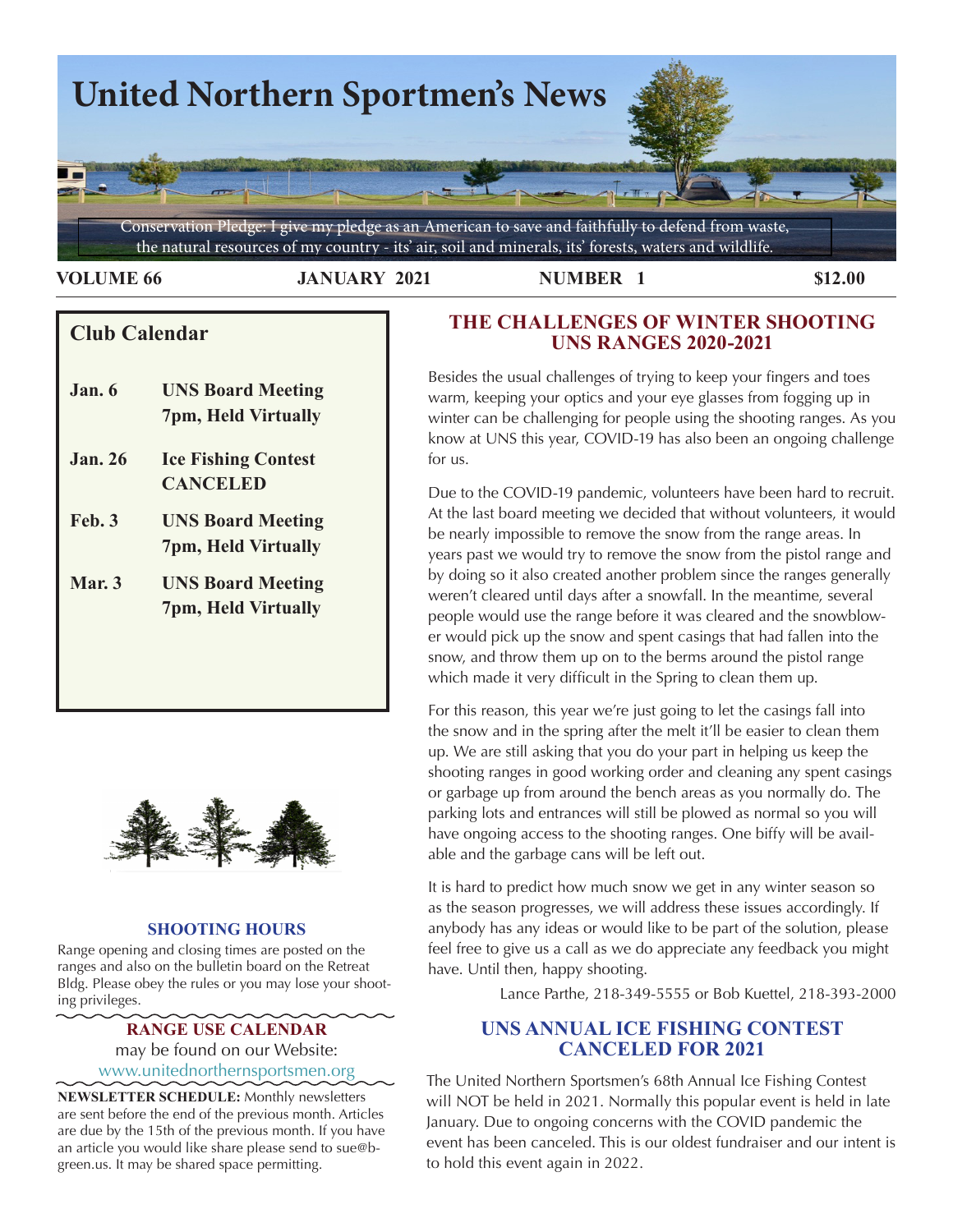## **UNS BOARD OF DIRECTORS MEETING MINUTES DECEMBER 2, 2020**

**Call to order (Via Zoom):** by President Tom Wasbotten at 7:00 pm., Conservation Pledge.

**Roll call of officers:** Tina Sund, Bob Kuettel, Tom Wasbotten, Lance Haavisto, Lance Parthe, John Bathke, Gene Shaw, Vickie Jensen, Duane Lasley, Dan Smestad, Cody Privette.

**Members Present:** Sue Bathke, Eric Hansen

**Excused Officers:** Mike Foy, Judy Foy.

**Correspondence:** Dept. of Health Renewal, MNCF thank you letter, thank you from Wildwoods, Gnesen Township Newsletter, St. Louis River Alliance Membership renewal.

**Agenda additions:** Motion to approve the agenda (M/S/C).

**Reading of Minutes:** Motion to approve the November minutes (M/S/C).

**Treasurer's Report:** Tina Sund as of 11/30/20: Motion made to approve the report and pay bills (M/S/C).

**Membership Secretary's Report:** Tina Sund as of 11/30/20: Current membership is 1808 with 62 individual & 36 family new memberships and 16 family memberships, and 35 2nd notices were sent out.

#### **Committee Reports:**

**Webmaster – Eric Hansen:** Updated Facebook and web page with range reservations and volunteer hours.

**Newsletter – Sue Bathke:** 12/15 is the deadline for January's newsletter.

**Incident Reports – Bob Kuettel:** Nothing new to share.

**Facilities Committee – Lance Parthe:** No news to share. Ice is forming on the ranges.

**Range and Grounds Calendar – Bob Kuettel:** Nothing to share. Reminder that the ice fishing contest has been canceled.

**Grants Committee – Gene Shaw:** Tough finding money that people want to spend.

**Volunteer Committee – Dan Smestad:** Nothing new.

**Finance Committee – John Bathke:** Discussion items are on the agenda.

**Communications Committee – John Bathke:** Nothing to share.

#### **OLD BUSINESS:**

**Fall Sight In/ Fall Fundraiser Final Reports – Bob Kuettel:** Bob gave an overview of the sight-in event. 312 guns total for a \$1,565 and sold over 40 raffle tickets and brass sales of \$125. **Tina Sund:** thank you to Keith for selling all of the extra tickets. Fundraiser did very well. A profit of \$6,245.15 total for the raffle. Total profit for sight in \$1,489.80, total event \$7,734.95.

**Nominations Committee Update & Call For Nominations – Duane Lasley:** Duane gave us the list of candidates: Vice President – Lance Parthe, Treasurer – Tina Sund, 3 BOD Positions: Keith Darsow, Jeff Jarvela, Dan Smestad, John Bathke, and Gene Shaw. Discussion followed about nominees and vacant positions. John Bathke gave an overview of the voting process this year. Motion made to reconsider the mail-in voting process and utilize electronic means via Zoom to vote. Discussion followed about the voting process. Motion made that we move to an electronic voting system (M/S/C). **Board Review & Approval of 2021 Club Budget – Tina Sund**: Tina gave an overview of the proposed annual budget. Motion made that the BOD approve the presented budget for 2021. (M/S/C)

**Virtual Annual Member Meeting December 9, 2020 Board Authorization – Tina Sund:** Tina gave an overview of the meet ing process. Already have two requests to attend the virtual meeting. Motion made to temporarily change Article 1, Section B, Section 9 to "Per the rules and protocols from Sate and National government regarding COVID 19: The rules for attendance at meetings requires 10 or less in attendance at one time. The United Northern Sportsman annual meeting expected attendance is usually over ten members. Therefore, the 2020 annual membership meeting will be conducted virtually. The date for this annual meeting is December 9th. Our annual meeting is usually held the first Wednesday of December. However, in order to give everyone enough notice of the virtual format it will be moved to the second Wednesday and be held December 9, 2020. All eligible members are welcome to attend this virtual meeting and can access it via the link below" (M/S/C).

#### **NEW BUSINESS:**

**Winter Use of Shooting Ranges – Bob Kuettel:** We have two issues: 1. Do we keep the ranges open in the winter 2. If they decide to use the ranges it is at their own risk. Bob overview of the possible risk of winter use. Discussion followed. Motion made to not plow the ranges, and reduce to one biffy, and leave the garbage cans out on the gave ranges until May 1st though we will maintain a pathway to the retreat and oil tanks (M/S/C).

**2021 Annual Club Banquet/Discussion – Tom Wasbotten:** Tom gave an overview of the potential issue of whether to host the banquet. We do have a \$300 deposit with AAD Shrine that is left over from 2020. 4/17 is the potential date for the banquet.

**Members sick or in distress:** Mike Foy, Judy Foy. **Adjournment:** Motion made to adjourn at 8:59pm (M/S/C). Respectfully submitted by Cody Privette, Secretary. Next meeting is the annual meeting on 12/9 via Zoom.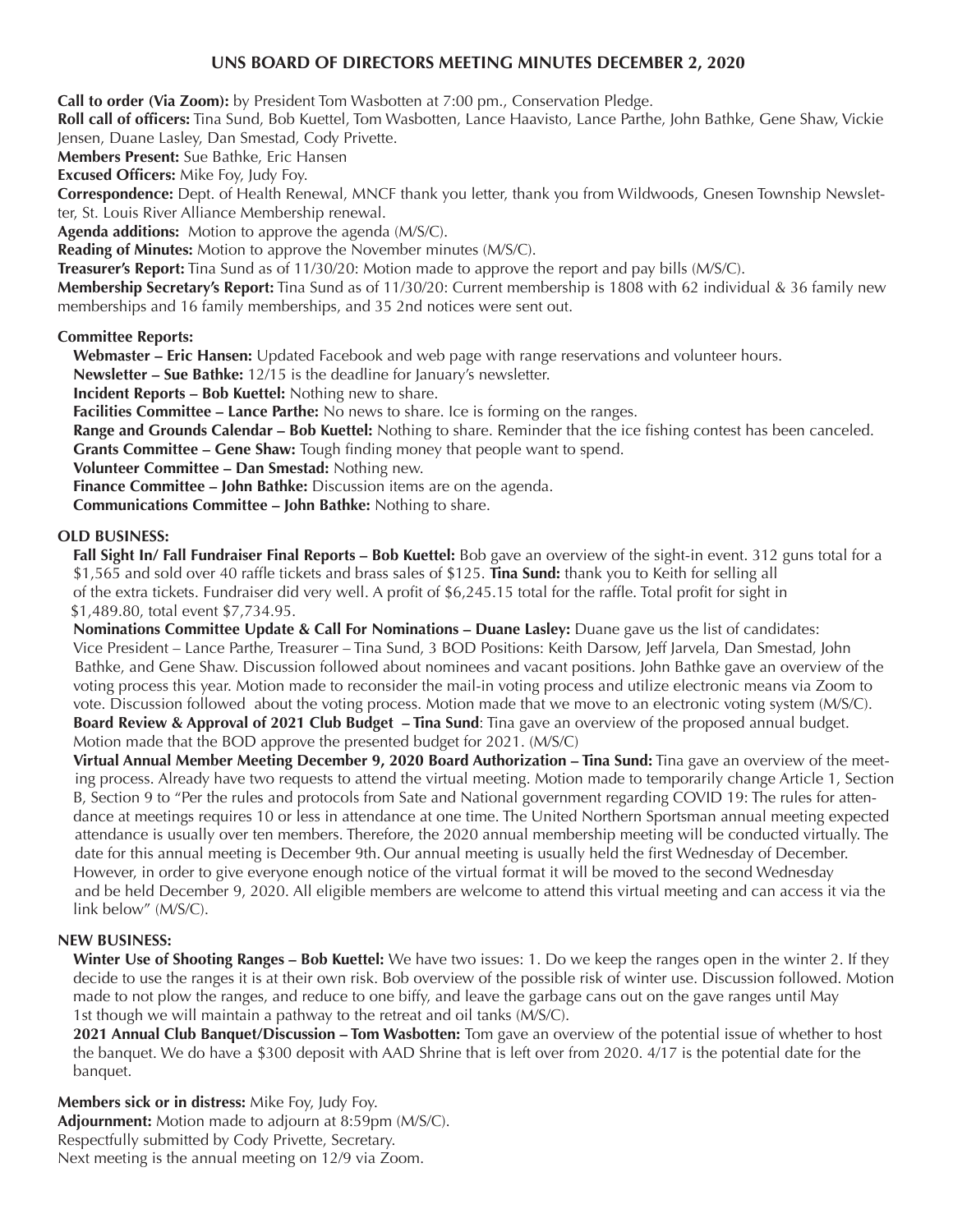## **UNS ANNUAL MEETING MINUTES DECEMBER 9, 2020**

**Call to Order (Via Zoom):** by President Tom Wasbotten @ 7:05 pm. Conservation Pledge.

**Roll Call of Officers:** Tina Sund, Bob Kuettel, Tom Wasbotten, Judy Foy, Gene Shaw, Vickie Jensen, Duane Lasley, Lance Parthe, Mike Foy, John Bathke, Lance Haavisto, Cody Privette.

**Members Present:** Sue Bathke, Eric Hansen, Jeff Jarvela, Tom Kulas, Lynn & Doug Compton, Bill Kliever, John Gottschald. **Excused Officers:** Dan Smestad.

**Agenda Additions:** Motion made to approve the agenda (M/S/C).

**Reading of Minutes:** Cody Privette read the minutes from the December 2019 Annual Meeting. Motion to accept minutes as corrected (M/S/C).

**Treasurer's Report - Tina Sund:** as of 11/30/20 reported a projected profit for the year. Motion to approve the report (M/S/C). **Membership Secretary's Report- Tina Sund:** 1,809 current members.

## **ANNUAL BUSINESS:**

**Slate of Candidates for Vice President, Treasurer & Three Board Member Positions – Duane Lasley:** Current candidates were: Vice President - Lance Parthe, Treasurer - Tina Sund, (3) BOD Positions - John Bathke, Gene Shaw, Jeff Jarvela and Dan Smestad. Nominations were called from the floor 3 times for each position. Duane Lasley moved that nominations be closed, and a unanimous ballot be cast for Lance Parthe for Vice President (M/S/C). Duane Lasley moved that nominations be closed, and a unanimous ballot be cast for Tina Sund for Treasurer (M/S/C).

**An Election Committee (consisting of 3 members) was formed** by Duane Lasley asking Vickie Jensen and Lance Haavisto to join him. Duane Lasley will share a screen shot of the voting results from Zoom with the Election Committee.

**Election of 2021 Officers for Three Year Terms – Nominations Committee:** The three elected BOD members are: John Bathke, Jeff Jarvela, and Gene Shaw.

**Installation of Newly Elected Officers – Tom Wasbotten:** Tom installed the new officers to a 3-year term.

**Presentation for Approval Of Board Recommended UNS 2021 Budget – Tina Sund:** Tina Sund gave an overview of the proposed 2021 budget. Motion was made to approve the proposed budget (M/S/C).

**Adjournment:** Motion made to adjourn at 8:00pm (M/S/C). Respectfully submitted by Cody Privette, Secretary. The next annual meeting is on Dec 8th, 2021.

# **CRANBERRY CONFECTION OR CONFUSION?**

*Article written by Angela Gupta, University of Minnesota's Extension Educator & MNWWN Board Advisor*

Love them or hate them, cranberry sales peak right before the holidays as this traditional North American produce is at the end of its harvest. Vaccinium oxycoccos, sometimes called bog or swamp cranberry, is native to much of northern North America including all of the lake states. Wisconsin alone produces 62% of the US crop and the US produces 95% of the world's cranberries. The hard, deep red, round fruit that is most likely to appear on your Thanksgiving table is harvested in standing water. [CLICK HERE FOR A VIEW OF IT.](https://youtu.be/pGWP86dZ-_0) Swamp cranberries develop in a series of different moisture conditions and often take 4 years before this perennial plant will produce a good crop. If you've ever driven from Minnesota to Chicago on I90 you've passed the cranberry fields around Tomah, WI. Did you know there's another cranberry that might be in your woods?

Highbush cranberry, Viburnum opulus variety-we'll-get-to-that-in-a-moment, is a forest understory shrub with opposite, maple-like leaves, conspicuous white flowers and soft bright red fruit that persists all winter. Recently this Viburnum (not a true cranberry at all) has been getting the attention of the folks that sort and classify plants. For many years North America's native highbush cranberry, commonly used in jams, jellies and wines, was called Viburnum trilobum separating it from European highbush cranberry an invasive species, Viburnum opulus. European highbush cranberry is sold as a decorative ornamental plant for its showy white flowers and bright red, soft fruit that persist through the winter and is also edible.

Recently plant taxonomists have decided both the European and American highbush cranberries are one species Viburnum opulus but different varieties: Viburnum opulus var. opulus and Viburnum opulus var. americanum, respectively. I suspect this is a node to the similar habitats and physical appearances of these two plants. Both grow in the northern reaches of their respective continents and are commonly found in moist woods. Sadly, native highbush cranberry is listed as 'endangered' in Indiana, 'threatened' in Ohio and 'rare' in Pennsylvania (Maine Extension's cranberry website). Identification between the American and European varieties is tricky.

According to Dave Hanson at the MN Department of Transportation, the best way to tell them apart is to look closely at the base of the leaf, the native has 2-4 stalked glands that are basically rounded on top while the European has 2-4 glands that are concave on the top. Seeing these small differences shouldn't require a hand lens, but it will require a sharp eye. As you wonder your woods this winter, look for this plant and enjoy your cranberry salad with a little extra plant insight. Wishing you a safe and happy holidays!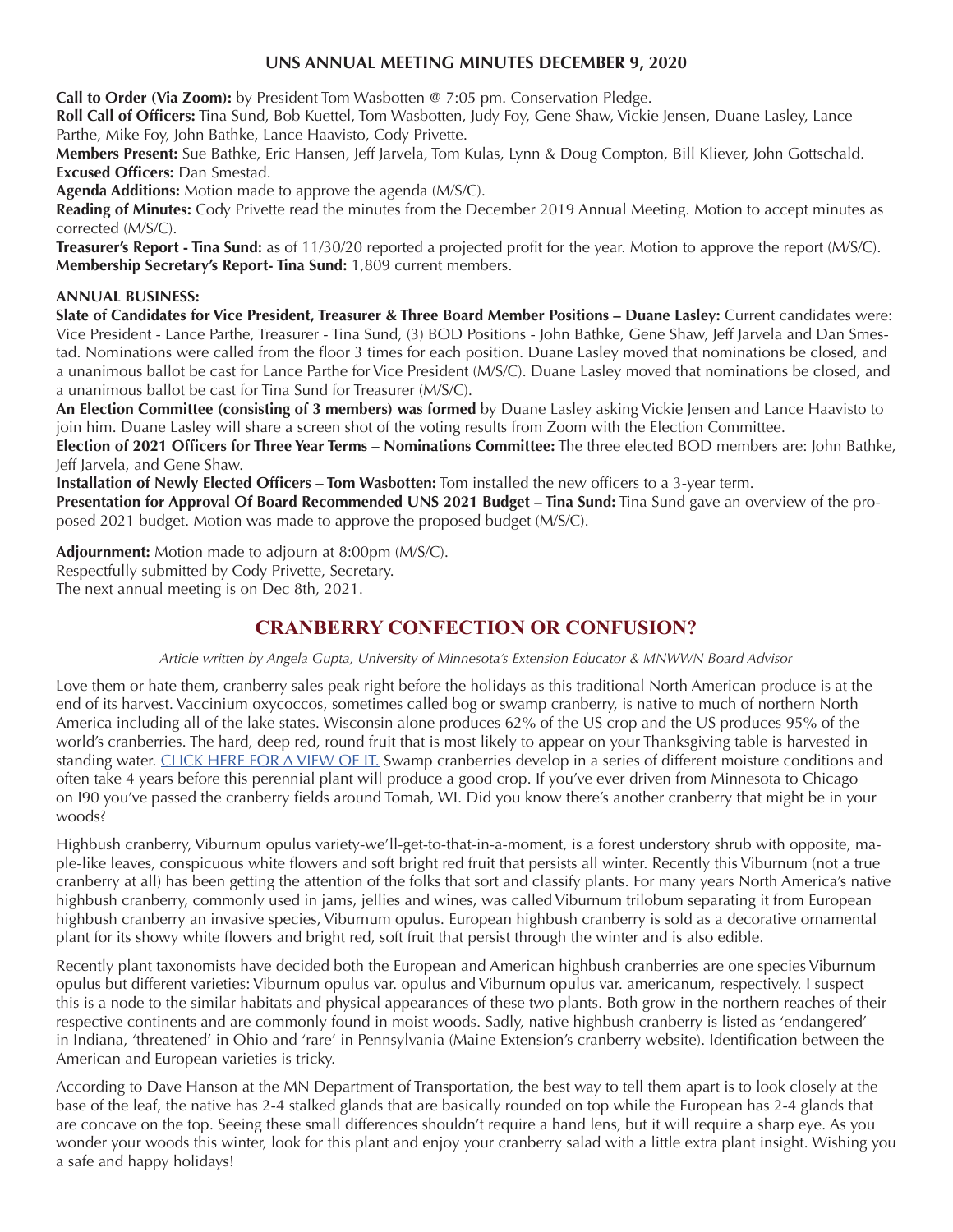# **SWANS IN ICY WATER AREN'T ALWAYS IN TROUBLE**

The Department of Natural Resources asks Minnesotans to carefully consider the situation before reporting trumpeter swans or other waterfowl that appear to be trapped in ice or rapidly freezing water. While they may initially appear to be distressed, they most often are not.

Just like humans, animals behave differently when the seasons and temperatures change. It is important to not assume the worst when observing a wildlife situation. It is easy to mistake unusual animal behaviors for an animal in distress. Stop and closely observe before attempting to find help.

"Trumpeter swans are a classic example of this," said Erica Hoaglund, central region nongame wildlife specialist. "People see them this time of year resting on frozen water or swimming about in small pockets of open water within ice. Observers assume they're trapped when most of the time they're not and move on in either a few days or a few weeks. It usually is not the emergency it can first appear to be."

The DNR provides these reminders to people concerned about the fate of swans or other waterfowl they see in or near water during the early parts of winter.

Often birds that seem trapped in ice or in a shrinking area of open water are fine and not trapped. When the weather is cold, animals move around less, just like people, and observers are often not used to seeing them inactive or alone.

On the rare occasion an animal is actually in distress, it is often physically impossible to reach them safely across thin ice and open, frigid water. Frequently in these situations, the bird or animal has been unable to leave the area for some underlying reason such as illness or injury and it may be impossible to rehabilitate the animal even after its rescue. Do not risk a human life to save a wild animal.

In the case of trumpeter swans in Minnesota, the DNR Nongame Wildlife Program is happy to report that after years of hard work and restoration efforts, the trumpeter swan population in the state is now stable and large enough that natural mortality is not cause for alarm. [Click here for more information on the trumpeter swan.](https://www.audubon.org/field-guide/bird/trumpeter-swan)

Animals that die outside in the winter are an important part of the food chain. Their carcasses will provide crucial winter food sources to a wide range of wildlife, including invertebrates, mice and even bald eagles.

 *Article from MN DNR, 11/14/19*



 *Trumpeter Swans in winter in Alexandria, MN 2017, News Forum Service file photo*